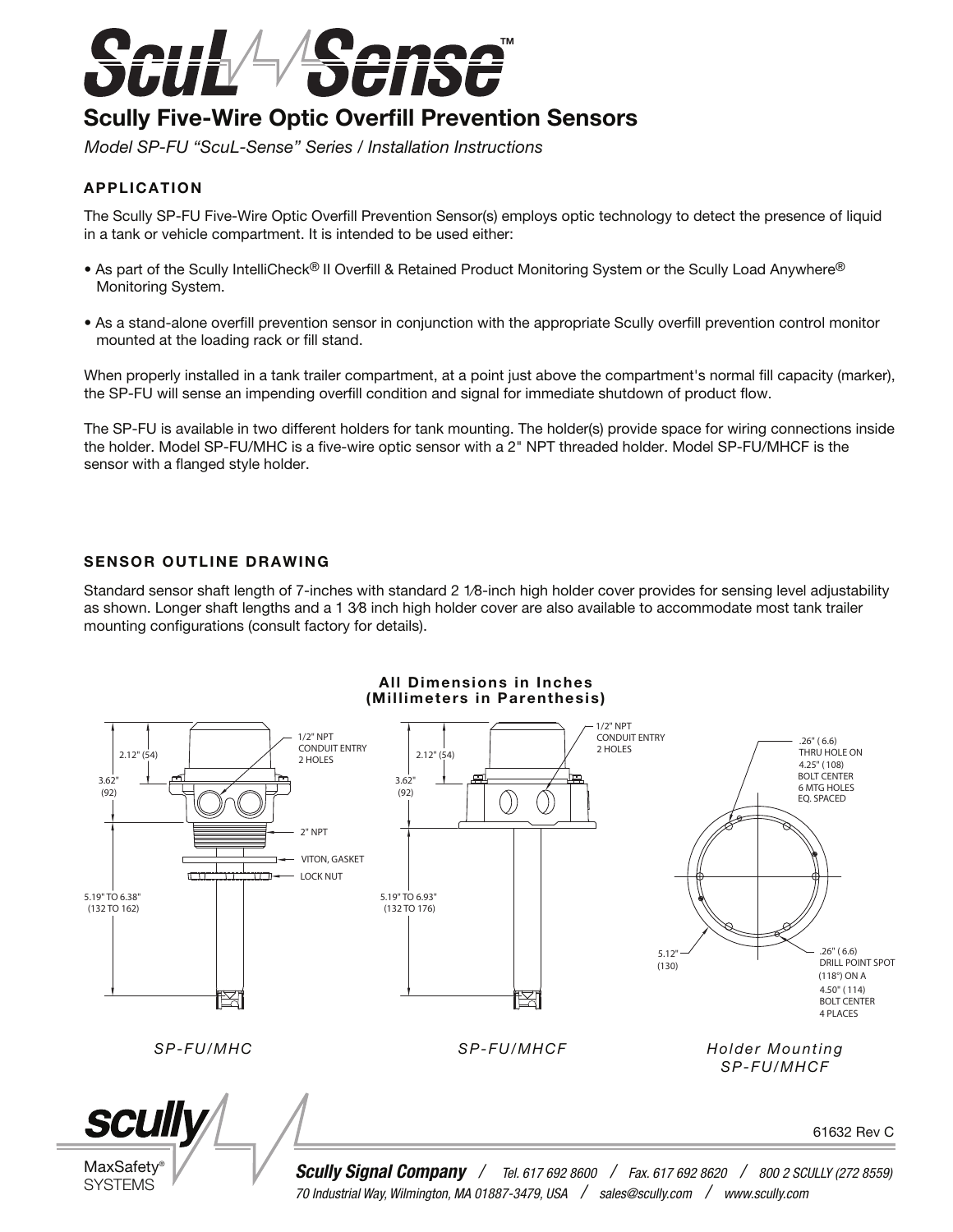#### TECHNICAL SPECIFICATIONS

**Operating Temp. Range:**  $-40^{\circ}F$  to  $+140^{\circ}F$  (-40 $^{\circ}C$  to  $+60^{\circ}C$ )

Level Repeatability:  $\pm 1/16$ "  $(\pm 1 \text{ mm})$ 

Petroleum Product Range: Gasoline blends and light fuel oils **Exposed Materials:** Aluminum, zinc, borosilicate (Pyrex<sup>®</sup>) glass, epoxy, conductive nylon and Viton® seals Electrical Leads: 18" (45cm) long, 22 AWG (0.33 mm²) Cable Entry: Cable Entry: Two holes, 1/2" NPT threads Detection Level and Size: The detection level is adjustable, refer to sensor outline drawing on preceding page, shown for 7" shaft length Approvals: The sensor is intrinsically safe for mounting in Class I, Division 1, Groups C & D Hazardous location in accordance with Scully Control Unit approval ratings.



#### MECHANICAL INSTALLATION

The sensor is designed to withstand vibrations in road transport. However, the sensor should not be subjected to any mechanical impact as it may damage the sensor.



# MOUNTING LOCATION

The sensor assembly should be mounted in the top of a tank trailer compartment close to the longitudinal centerline of the tank. In many cases, it is most practical and convenient to mount the sensor holder in the manlid assembly of the compartment. Many manlid manufacturer's provide a threaded or through-hole opening for an overfill prevention sensor in the manlid assembly. In choosing a mounting location other than in the manlid assembly, consider locating the holder in an area where the sensor can be conveniently reached from the access opening in the manlid assembly. This will greatly simplify any future maintenance to the sensor.

**SCUIIV**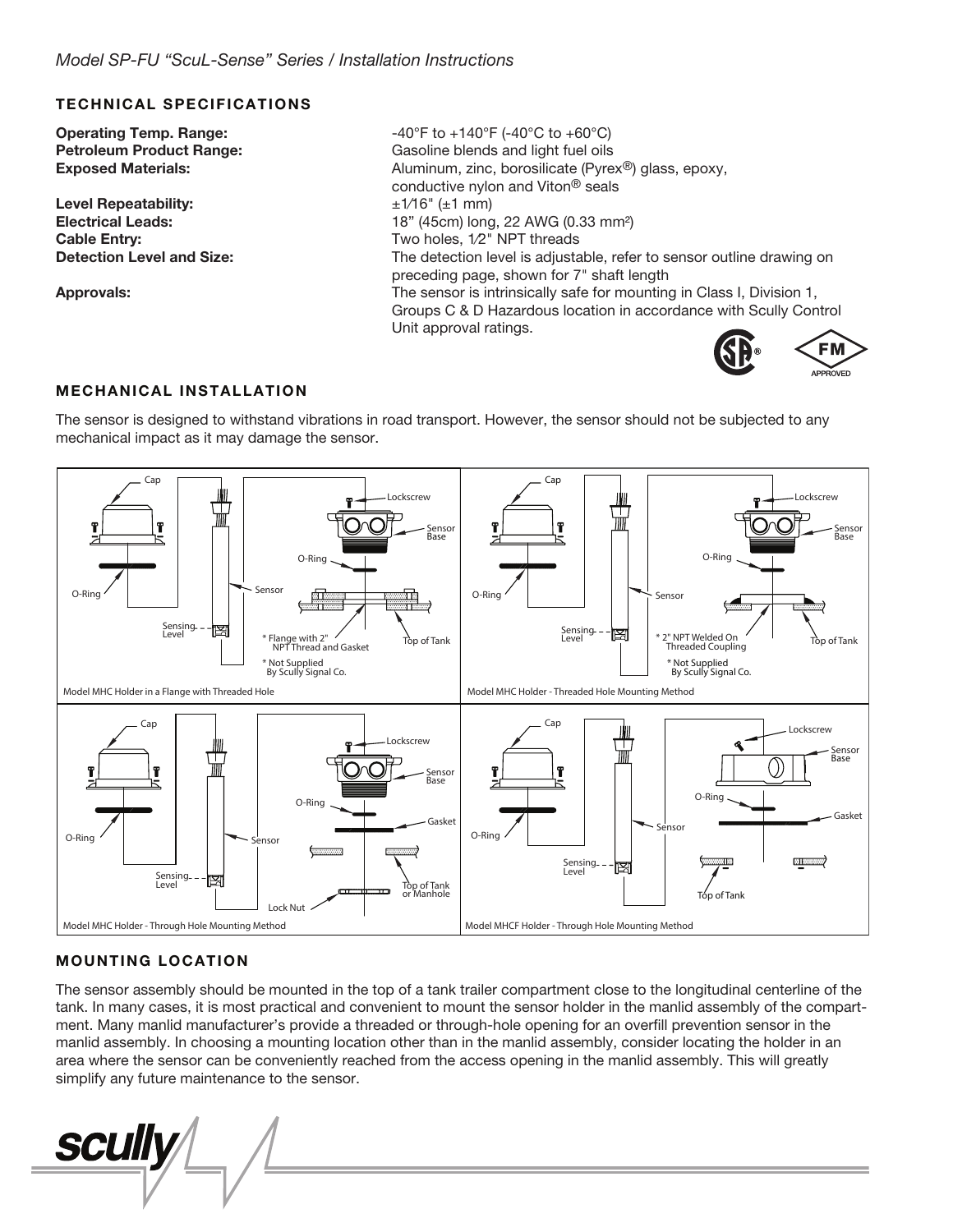# MOUNTING INTO THREADED OPENING

Sensors with Model MHC holder may be mounted (threaded) directly into a 2-inch NPT threaded opening (bushing). This is the preferred mounting method as it provides the most secure installation, requiring the least amount of periodic maintenance. When installing the sensor holder in this manner, the gasket and conduit nut is not used. Before installation, always apply a liberal amount of Anti-Seize/Thread Lubricant to the threads of the holder. This will assure a vapor tight joint which will be able to be easily disassembled, if required, in the future. Scully recommends FEL-PRO® C5A® Copper Based Anti-Seize/Thread Lubricant or equivalent.

# MOUNTING INTO THROUGH-HOLE ENTRY

Scully does not recommend this mounting method. If this method is chosen, the Model MHC sensor holder may be mounted directly through a 2 3⁄8-inch diameter opening (hole) using the nut and gasket supplied. The gasket is positioned on the sensor holder threads outside the opening, and the conduit nut secures the sensor holder to the tank from inside the opening. This mounting method requires the conduit nut be tightened securely against the inside of the tank opening to compress the gasket sufficiently to effect a vapor tight seal. In addition, like all threaded connections subject to vibration, this mounting method requires that the conduit nut be periodically checked for proper and continued tightness. We recommend at least a yearly check.

# FLANGED HOLDER MOUNTING

Sensors with MHCF style holders (shown in Sensor Outline Drawing) have a 6-bolt pattern conforming to the 2 1⁄2-inch TTMA flange pattern for mounting directly onto a man lid or tank shell. Install the gasket supplied between the holder and the tank. The sensor holder is secured to the tank using (6) six 1⁄4" hex head bolts, nuts and lock-washers. If there is a mating flange welded on the tank, use appropriate bolts to thread into the mating flange. Tighten the bolts securely to compress the gasket sufficiently and effect a vapor tight seal.

#### *CAUTION: Do not install the sensor in aggressive substances that may attack the exposed materials on the sensor.*

#### SENSING LEVEL - HEIGHT ADJUSTMENT

The SP-FU sensing level is marked on the sensor with an arrow on the prism protector. Adjust the sensing level by loosening the extension shaft locking screw located inside the sensor holder.

After loosening the lock screw, slide the sensor shaft up or down using a twisting motion. Sensor Outline Drawing shows the adjustment range for a standard sensor shaft length of 7". Longer shaft lengths and a 1 3⁄8-inch high cap are also available. Consult Scully for part numbers. Care must be taken that the cap does not exceed height specifications for the construction of the tank.

The sensor shaft length may be shortened if necessary. See instructions following.



*CAUTION: The liquid level sensing point for an overll prevention sensor is generally set at a point 1⁄4" to 1⁄2"*  above the compartment's normal fill capacity (marker). When setting this level, it is important to take into account *the ullage remaining in the compartment and the emergency shutdown times at the terminals where the vehicle*  will be loading. If insufficient ullage remains above the overfill prevention sensor's sensing level to contain the *excess product which will flow into the compartment, a spill CAN OCCUR before the flow completely stops.* 

**SCUII**